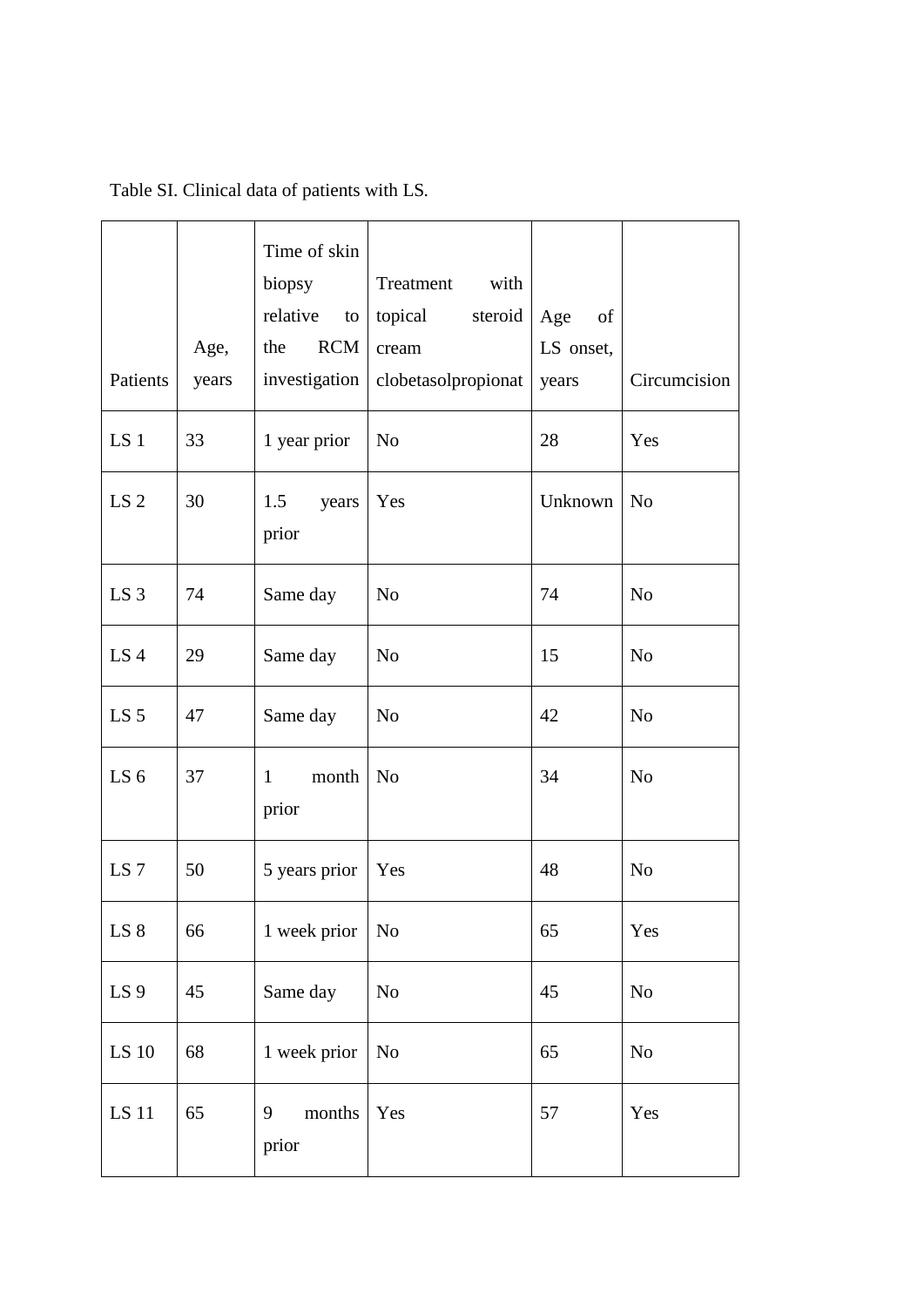| LS 12 | 55 | Same day                                 | Yes            | 50      | Yes            |
|-------|----|------------------------------------------|----------------|---------|----------------|
| LS 13 | 56 | 3 days prior                             | Yes            | 51      | N <sub>o</sub> |
| LS 14 | 64 | 8 years prior                            | <b>Yes</b>     | 54      | Yes            |
| LS 15 | 73 | 10<br>days<br>prior                      | N <sub>o</sub> | 58      | Yes            |
| LS 16 | 39 | months<br>$\overline{2}$<br>prior        | N <sub>0</sub> | 38      | N <sub>o</sub> |
| LS 17 | 27 | $month \mid No$<br>$\mathbf{1}$<br>prior |                | Unknown | N <sub>o</sub> |

LS, lichen sclerosus; RCM, reflectance confocal microscopy.